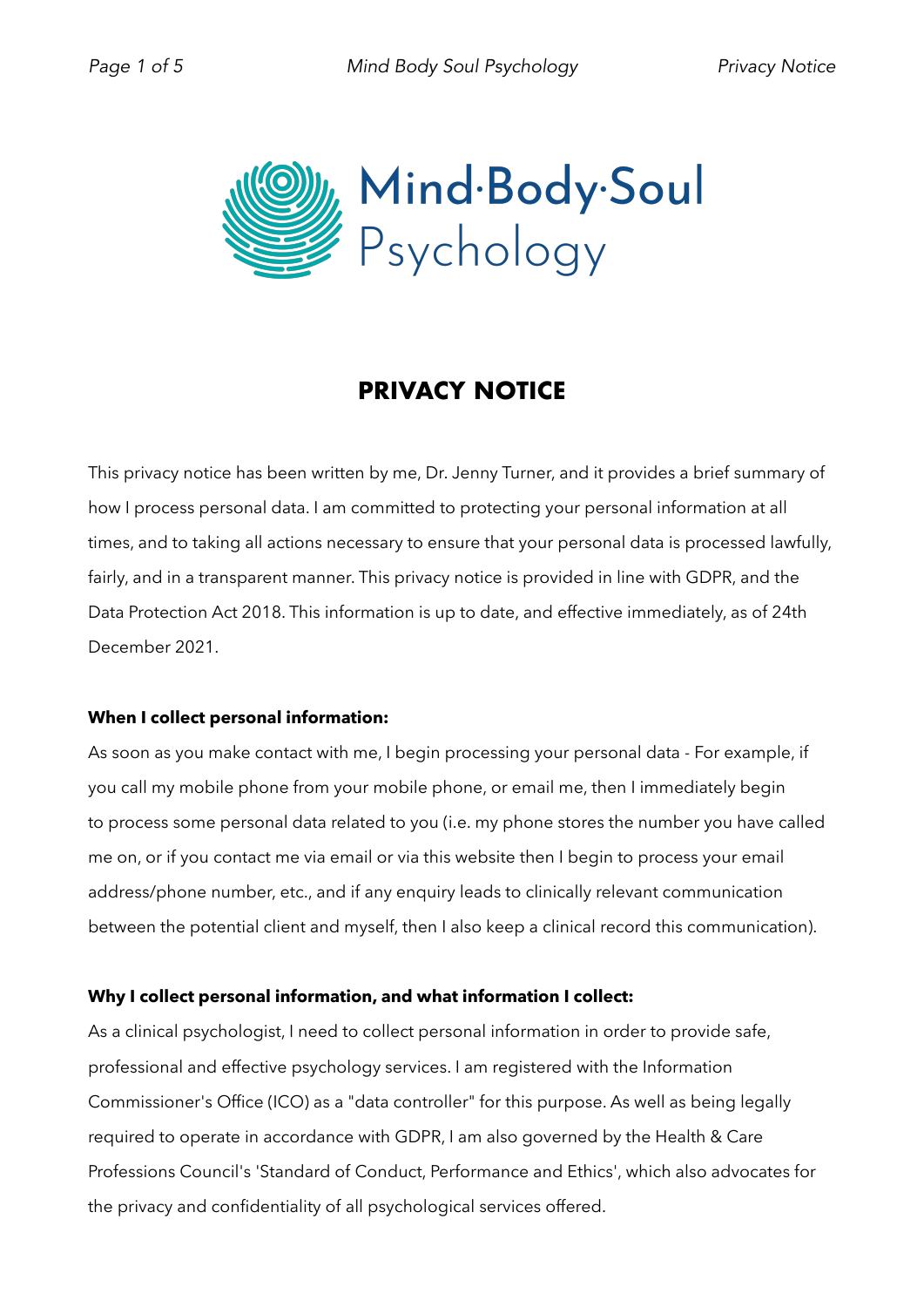Information I will collect from you, in the course of offering psychology services, will include: Your name, contact details, address, date of birth, GP details, and if you are a parent then I will gather this information relating to your child(ren) who are under the age of 18 as well. I will only ever collect information about you, or your child(ren), in accordance with offering safe, professional and maximally effective psychological services - I therefore have a legal "legitimate interest" in processing the personal data that I request from you in this context.

As well as contact information for you and your GP, in the course of offering psychological services I will also collect from you more sensitive information about you, or your child(ren) (e.g. race, ethnic origin, political opinions, religious beliefs, genetic information, sex life or sexual orientation, etc.). In line with the GDPR, this sensitive information is also gathered legally, for the purposes of providing preventative or ongoing healthcare.

You can always decline to provide the information I request. If you decline to provide either contact information and/or GP information (for you and/or your child, if relevant), then I will be unable to offer you psychological services, as I would be unable to work safely and professionally without this information. If you ever decline to provide more sensitive information, I would be technically able to offer you appointments for my psychological services - However, it is likely that the effectiveness of the psychological services you are seeking would be significantly compromised - The nature of psychological services is to explore sensitive personal information. That said, I understand that sharing sensitive information is often understandably very hard, and there is no time pressure regarding when you would be expected to share this information - This information will be provided by you, at your pace.

Please note that I also use Zoom for online, video sessions - It is assumed that all people agreeing to speak with me using this platform are aware that Zoom has its own privacy policy, and have sought to read understand the GDPR implications of speaking with me via Zoom.

Please note that I also have business pages associated with Facebook, Instagram, Twitter, Pinterest, and LinkedIn - If you actively interact with those posts (i.e. 'like' or comment on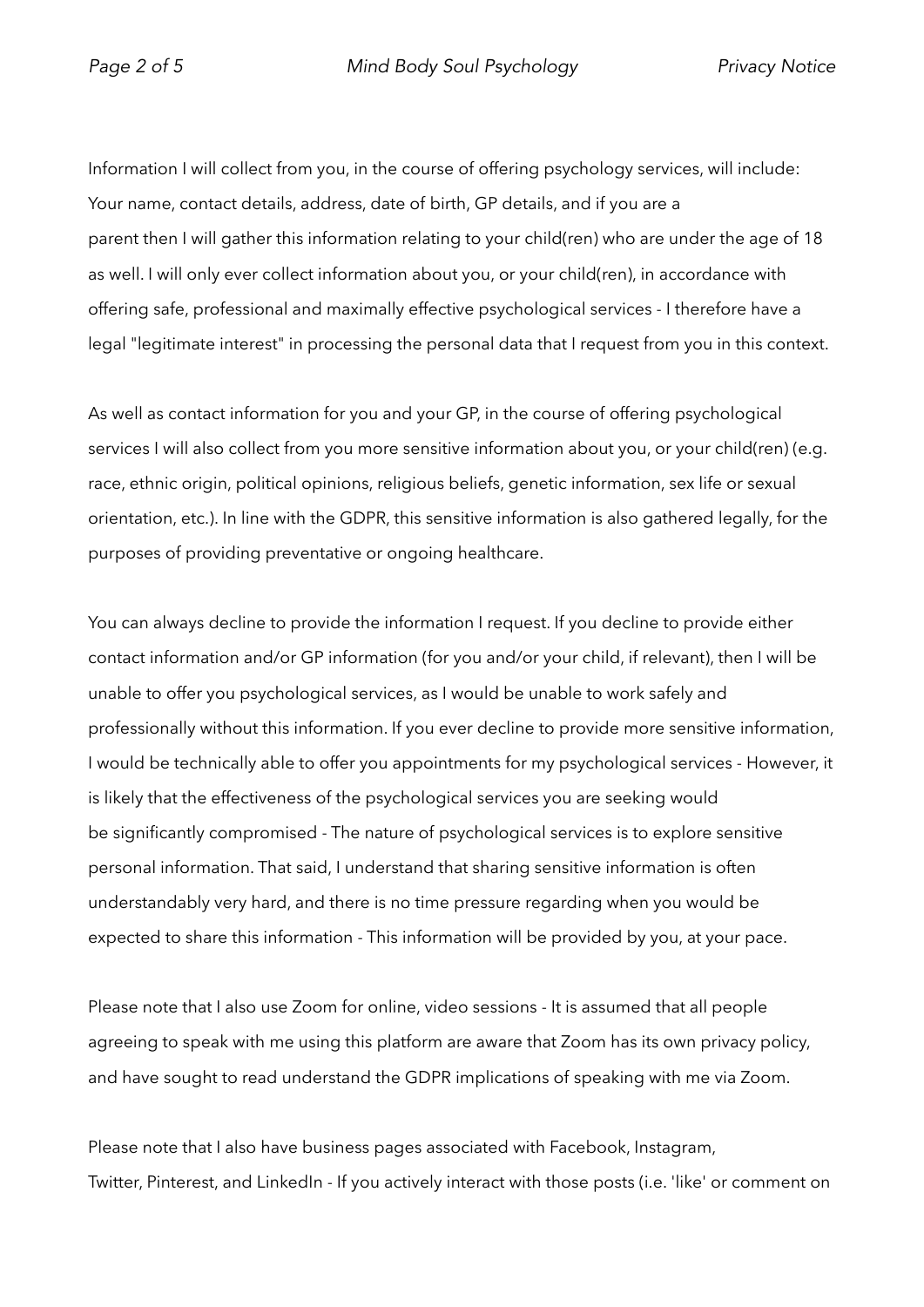### *Page 3 of 5 Mind Body Soul Psychology Privacy Notice*

a post, etc.) then I will necessarily have access to that information contained in those interactions (i.e. your username, and any information you share in the comment, etc.). However, I do not process this data any further - I do not store it or process it myself, nor do I transfer it out of those apps. I therefore trust that you are are aware of, and understand, the privacy policies of the various apps you may use to interact with me.

This is also true of any comments you may make on my blog posts - If you comment, any personal data associated with that comment will be visible to all people who view my website and blog. Again, I do not process this information any further. For information on how my website provider may use your personal data please see https://www.wix.com/about/ privacy.

### **How do I protect the information I collect:**

All information I collect is kept confidential and private, with a few rare exceptions, summarised below. I keep information private and confidential by using only secure cloud-based electronic records - No paper notes/records are stored by me in the course of our work. All electronic devices and programs that I use are password/passcode/Touch ID protected, and I use encryption, and/or password protection, to protect your data if/when it is sent electronically.

### **When do I share the information I collect:**

All information I collect is kept confidential and private, with a few rare exceptions, summarised here: 1. Your name may be shared with reception staff at one of the venues from which I work this is to ensure an efficient, hassle-free experience for you, in arriving for your appointment. 2. I am also professionally required to engage in clinical supervision of my work - This means that I may discuss my clients with my clinical supervisor. I access supervision to ensure that my clients get the most professional, safe and effective service from me possible. My supervisor also holds a password-protected document with a list of my current clients': Names; Contacts details; and a short summary of the themes we are discussing in therapy - This list will only be accessed by my supervisor, to contact my clients, in the event that I experience a serious accident/medical event, which would mean that I am suddenly unable to communicate with my clients myself. 3. I can also share information with another party if you request that I do that (e.g. if you wish me to write to your GP/another professional regarding an update of our work). 4. I also have a legal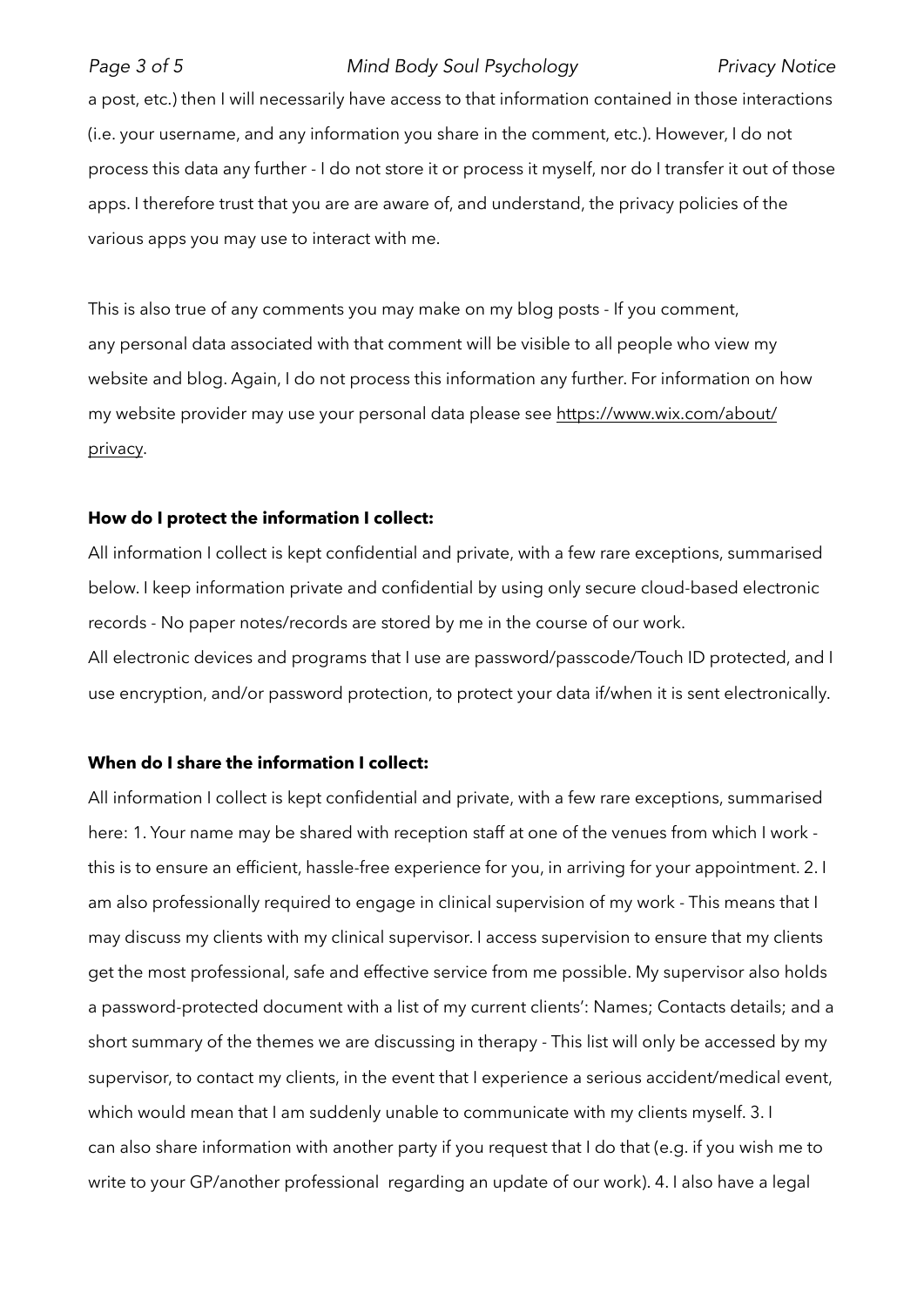obligation to share any information I have pertaining to any potential risk of harm - Potential agencies I may contact in this instance are: GP, child's school, police, social services, etc.

# **How long do I keep the data?**

Once a client agrees to work with me, or if during the initial consultation a potential client provides me with data relating to any potential risk, then any data related to that client is kept for

the duration of our time working together, and an additional seven years after the work has ceased. This is accordance with the 'Practice Guidelines' of the British Psychological Society.

# **What are your rights as a client, or potential client?**

The GDPR clearly states that you have the following rights regarding any personal data of yours, which is processed by someone else:

1. The right to be informed. 2. The right of access. 3. The right to rectification. 4. The right to erasure, in certain circumstances. 5. The right to restrict processing, in certain circumstances 6. The right to data portability, in certain circumstances. 7. The right to object, in certain circumstances. 8. Rights in relation to automated decision making and profiling. Please see https://ico.org.uk for more information about these rights, and/or request to see the more detailed Mind Body Soul Psychology Privacy Policy for more information related to how I ensure these rights are upheld.

# **If you have any concerns, or questions, or complaints about how I manage personal information:**

Please contact me (Dr. Jenny Turner, data controller for Mind Body Soul Psychology) in the first instance, using the contact details provided below. If you are not satisfied with my response then you have the right to raise the matter with the ICO - please see https:// ico.org.uk for more information.

# **For more information:**

I also have a more detailed Privacy Policy, which anyone can request from me at any time please contact me if you would like to see this document, via my email address: [hello@mindbodysoulpsychology.co.uk](mailto:hello@mindbodysoulpsychology.co.uk)